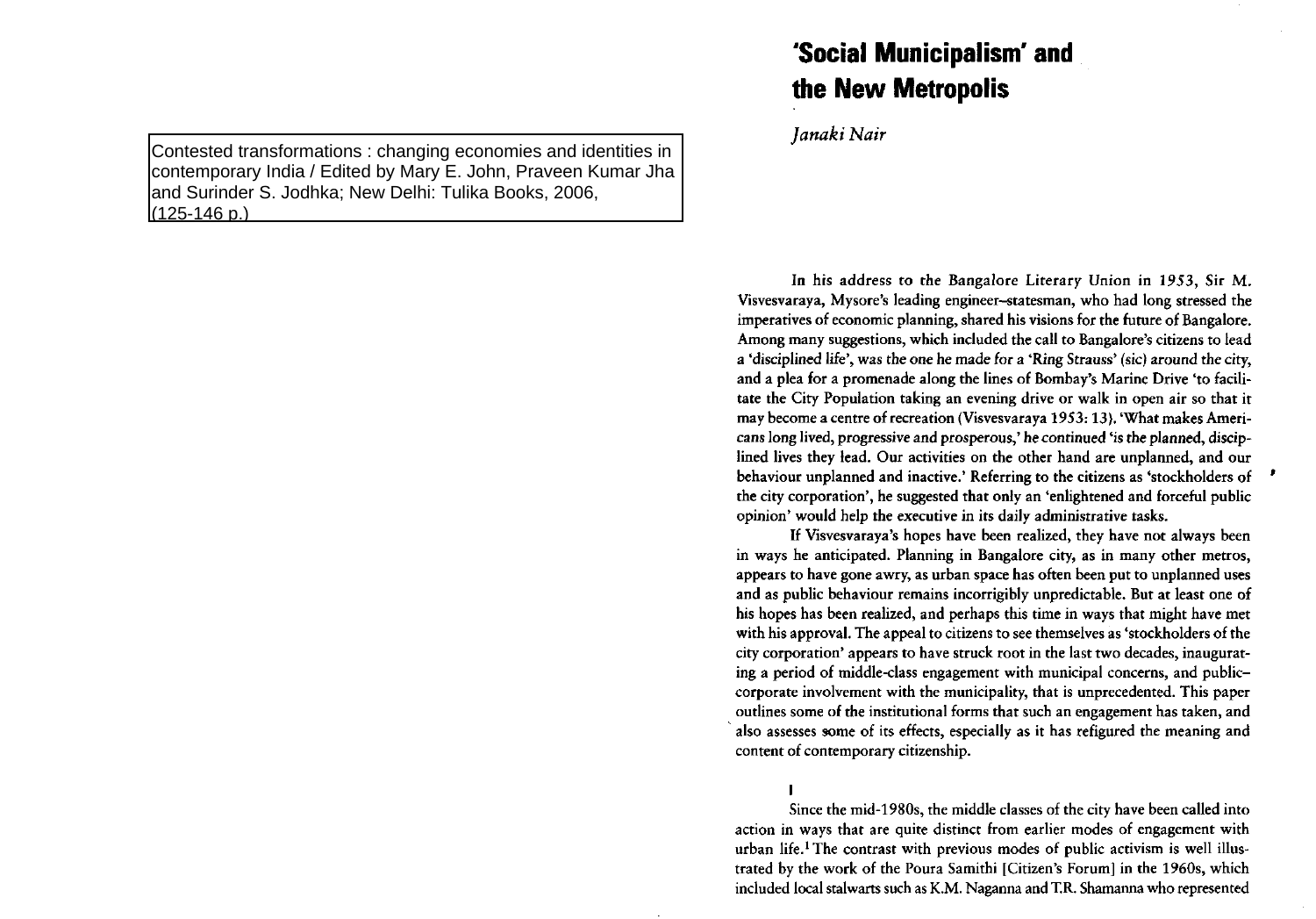a non-party effort at entering and running the council. As Mayor in 1965, Naganna had abolished the unpopular cycle tax, though it was restored by the subsequent Congress-led Council. He led struggles to restore free water supply to ratepayers, organizing rallies, dharnas (peaceful sit-ins) and hunger strikes against the Nijalingappa government. Above all, he called for accountability among corporators from within the world of electoral politics. Although most issues for which Poura Samithi gained visibility were middle class ones, the strategy of working within, rather than outside, elected bodies distinguished it from forms of civic activism that followed.

The constitution by the newly elected S.M. Krishna Government in 1999 of the Bangalore Agenda Task Force (BATF), a body to oversee the development of Bangalore, is an acknowledgement that a municipal system run by elected representatives may not adequately meet the infrastructure demands of the new economy. Elected representatives, it is believed, no longer fulfil their responsibilities to the city, and can be made responsive only to a more vigilant middle class. It is equally a belief that the successes of corporate governance ('best practices') can be applied to the city as a whole. In effect, it has meant that those for whom the city has been the space of accumulation on an unprecedented scale may be allowed to determine the development and infrastructure of the city. There is thus, in the recent appeal of Janaagraha, a sub-initiative of BATF, an attempt to enthuse the middle class into taking an interest in municipal affairs, a field, which they had long abdicated to the professional politician. Janaagraha is described as 'a collaborative movement' intended to help citizens make 'informed and effective decisions that truly represent citizen's priorities', makes a direct call to people to 'take ownership and get to participate in governance'.<sup>2</sup>

The current middle class political engagement, therefore, stages a break with earlier forms of political involvement. Such initiatives also come at a time when certain sections of the city population - slum dwellers, unemployed young men, women's groups – are fighting for entitlement to space in the city. Whether material or symbolic, this fight is a way of redefining rights as claims, rather than as possessions held against the world.<sup>3</sup> Yet such claims are increasingly being made in languages that are violent; they reterritorialize city space and redefine public life in ways that are a source of mounting anxiety to the middle class, dismayed by the 'political noise that now occupies the airwaves' (Ramnathan 2002). The activism to which the middle class is drawn is, thus, a response to the new and perceived threats of metropolitan democracy.

Few contemporary Indian cities allow us to track the passage of a small town to metropolis over just a few decades as well, as the city of Bangalore. The city expanded demographically and spatially in ways that were entirely unanticipated by planners from the early 1960s. Its population burgeoned in the 1971- 81 decade by 76 per cent, and although the pace of growth has slackened in the last two decades, it has risen to metropolitan independence, from a small town with a marked public sector presence, to a large city in the 1970s with a substantial electronic and electrical engineering sector, largely private owned. Since

**the early 1980s, it has become India's premier** site **for microprocessor-based, information technology** industries, and is now a five-million plus city. Since independence, the urban agglomeration has grown from 66 square miles to over **440** square miles.

The planning apparatuses were usually forced to cope with unplanned and haphazard growth, though from the 1970s on, they did not merely respond to the transformations in the economy, but attempted to shape it. Housing the industrial worker was a central concern of planners in the 1950s and 1960s. Participating with pride in production for national purposes, cities such as Bangalore were planned as models for new townships. By the 1970s, however, the concern of planners was increasingly focused on the management of the metro, and on measures which would stem the influx of people into the city, if necessary, through a ban on large-scale industries. Since the 1970s, production itself, and the industrial worker in particular, have been invisibilized, with interesting consequences for planning and the image of the city. By the 1980s, the city became a space of flows, a space to 'move through' rather than 'be in'. Every attempt is now made to produce the space of 'placeless production', a neutralized and globally acceptable space.

The invisibilization of production has occurred at a number of material and ideological levels. For one, Bangalore largely bypassed the smokestack stage of industrialization, leapfrogging straight into 'cleaner' forms of industrial production. The result is the absence of the proletarian cultures that have developed in such metros as Kolkata or Mumbai. Two, the location of the public sector units in planned enclaves on the outskirts of the city, physically isdlated these centres of production from the rest of the city. This despite the fact that many public sector workers lived in mixed localities and commuted to their jobs.

However, perhaps the most important reason for the invisibility of work, and indeed the worker in the city, is the ideological definition of the worker as a member of the middle class. The public sector produced an enclave of privilege in which workers, despite a strong tradition of collective action, have adopted the lifestyles and aspirations of the middle class. Prakasa Rao and Tewari were among the earliest scholars to point to the overwhelmingly middle-class profile of the city, even in the mid-1970s (Rao and Tewari 1979). (The proportion of those who live in slums, for instance, variously estimated as accounting for 13- 20 per cent of the population, is lower than the figures for most metros of equivalent size.) The work culture that has evolved around the new economy has strengthened this middle-class link, and fostered a self-image of the Information Technology (IT) employee that is far removed from any concept of a labouring self, emphasizing work as a lifestyle whose goal is enhanced consumption. Notwithstanding the massive presence of workers, and informal workers in particular within the metropolis, labour is invisibilized and production is subordinated to the image of the city as a vast residential zone. The city, which was recognized as a premier site of public sector production, with vast industrial complexes employing thousands of workers, is increasingly recognized as a space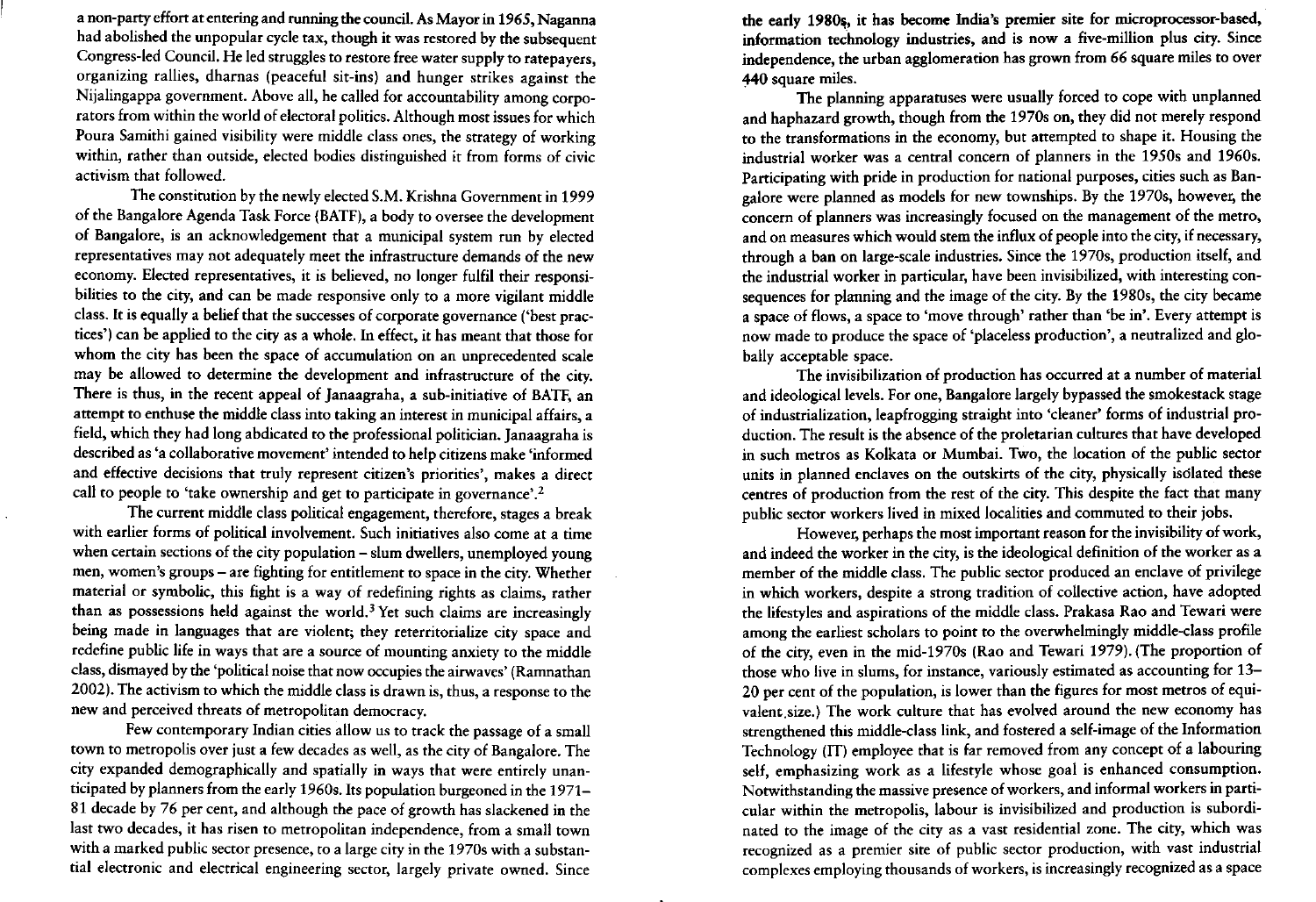of consumption - of space, commodities and global events on the one hand, and as a space of flows - of communication networks, road systems and expanded international airports on the other. It is to the definition of the city as a vast residential space that some forms of civic activism have turned their attention, while the city as the space of flows is the preoccupation of the present government and its newly appointed managerial elite. The definition of the city as primarily residential has led to a redefinition of the meaning of the neighbourhood; it is to this aspect of contemporary metropolitan life that I first turn.

# II

The neighbourhood has long been the site of a range of activities that go beyond the purely residential in the city's history. In poorer areas, and particularly slum areas, the neighbourhood is factory, with manufacturing slums accounting for nearly 20 per cent of the 440 slums in the city. The rich mix of manufacturing, fabricating and retailing industries in these areas make the neighbourhood a location which meets many of the labouring populations' economic, social and private needs.

The neighourhood was also the site where workers were contacted about workplace concerns, especially during strikes, when meetings could not take place at the factory. When the trade union movement was flourishing, and organizations at the workplace had gained a certain visibility, particularly in the 1960s and the 1970s, working-class neighbourhoods were a crucial point of contact between the leaders and the rank and file. During the public sector strike of 1980-81, the neighbourhood took on a new meaning when, for the first time in the trade union history of the city, area committees were formed to serve as means of mobilizing and communicating with workers. In all, there were an estimated 30-40 committees all over the city (Subramanian 1997: 844),<sup>4</sup> which served as conduits for information between the rank and file and the leadership, while attempting to solve local problems as well. A new leadership emerged as a consequence from among those who were engaged in the symbolic actions and negotiations.<sup>5</sup> Militant workers were chosen to start these committees in localities which had a large concentration of working-class residence. Thus, 'HAL and BEML along with ITI took charge of east Bangalore, while BEL and to some extent HMT took charge of west Bangalore' (Subramanian 1997: 844). Dilip Subramanian traces the process by which the area committees served the strike: they distributed handbills, 'countered rumours and generally boosted the morale of workers'. They also became the most important means of mobilizing workers for the many rallies, *jail bharos* and other symbolic protests in the city during the 77-day strike. However, Subramanian suggests that the success of the area committees was severely limited and perhaps even discouraged by the strike leadership, since they did not want the emergence of an alternative locus of power, whether during or after the strike. Indeed, the committees which could have been powerful organs for sustained mass actions, were in fact not deployed to their fullest capability.

**Garment and electronics** factories have usually **found** it advantageous to be located near the sources of labour, since young unmarried women are the preferred employees. This policy was changed when it was discovered that unions, largely disallowed from contacting workers within the units, could successfully regroup them in the neighbourhood. The five-month strike at BPL in Bangalore in 1998-99 affected 6336 employees in 14 units in and around Bangalore, nearly 80 per cent of whom were single young women. The union attempted to organize meetings in the residential neighbourhoods during this difficult period.<sup>6</sup> Yet this was a difficult task since, as Theresa, Secretary of the union at the Arikere Unit that produces the television monitor, said, 'BPL does not employ people from around the unit.' The potential threat posed by an organized workforce was reduced through long distance mobilization of women from areas around Bangalore: thus, nearly all workers at the Doddballapur units were from Bangalore city, and were bussed to their jobs.

A redefinition of the 'local', and the neighbourhood as the site of such redefinition, has occurred more recently as a result of two separate processes which correspond to distinct class groups in the city. On the one hand, identities based on caste or language, which have strengthened since the early 1980s, proclaim a right to the 'local' and a sense of belonging to a wider regional identity, through such physical markers as the establishment of flag poles and statues, usually enabled through contributions from local sources. Kannada Sanghas, fan clubs of film stars, and Ambedkar Sanghas whose insignia crowd the entrance to many slums and villages in the city, are a visible sign of how poor and lower middle-class young men in particular, assert a new urban identity. Despite its avowed neutrality, planning mechanisms historically did not efface caste hierarchies in the city, but displaced them onto an urban social order based on class difference. Lower castes and ethnic minorities, therefore, are disproportionately clustered in lower class neighbourhoods, and reveal the inadequacies of conventional zoning laws or land-use patterns. Moreover, new urban social movements make confident claims on street space, and proclaim new urban identities, reasserting caste as an identity rather than as a pre-given position in a social order. Other more temporary claims on the city are made by marginalized groups, and manifested in high decibel celebrations of local festivals *(ur habbas),* political events *(Rajyotsava)* and national religious festivals (Ganesh Chathurthi).

The idea of neighbourhood as a site from which to address strictly municipal concerns, took shape as far flung areas were annexed to the city as middle-class layouts. The flowering of associations based in the neighbourhood, particularly since the early 1990s, has occurred at a time when concerns about service delivery in the city have crowded out any other definition of political involvement, particularly by the middle classes. This form of political activism privileges the private homeowner (namely the taxpayer) as the quintessential citizen, and energizes hitherto political sections in the city - women and retired people, in particular - to take an interest in maintaining a vigil over the problems of the neighbourhood. Throughout the 1990s, such associations have been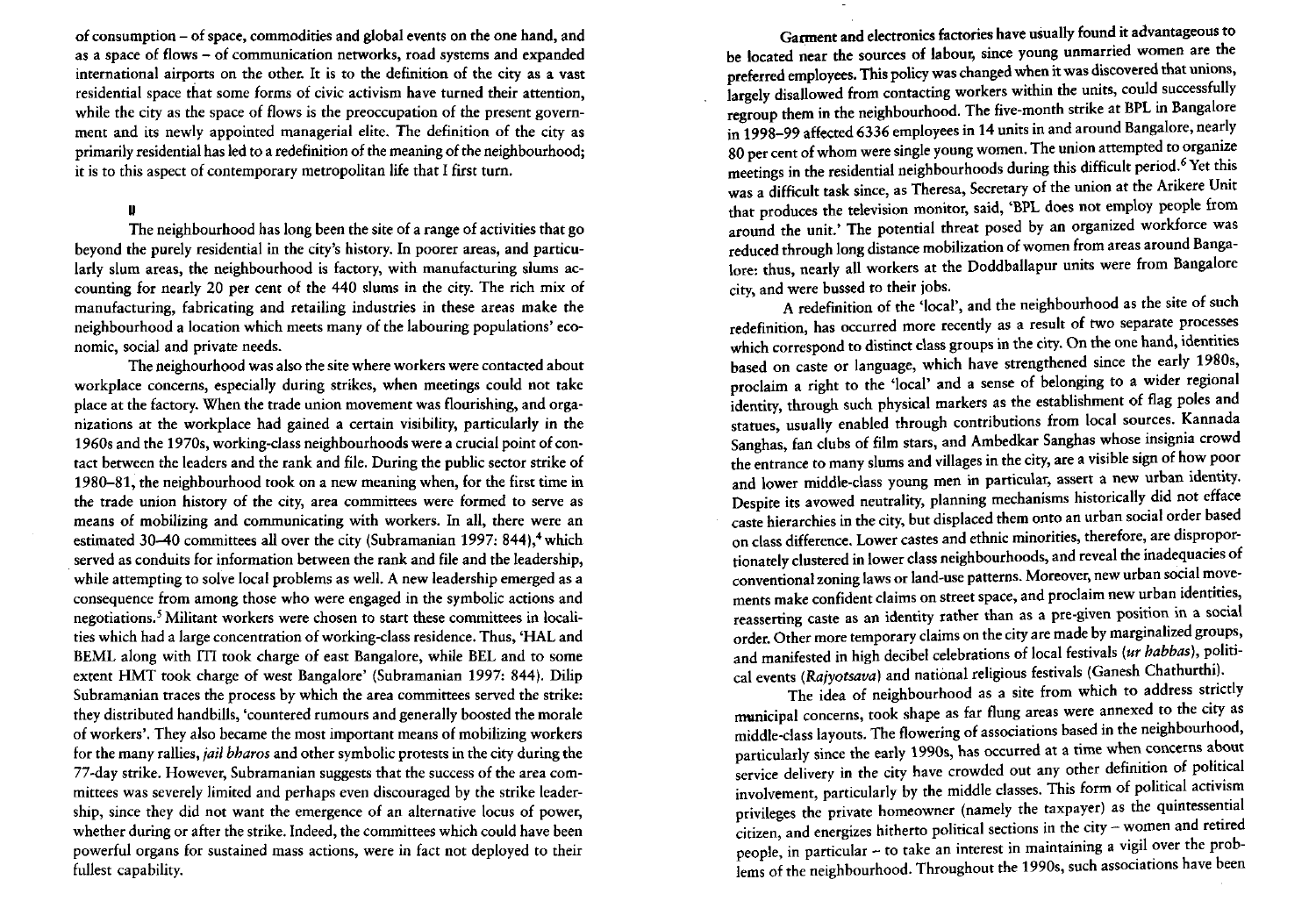formed in newer middle-class localities, and numbered about 150 at the end of the 1990s.

One of the earliest groups existed in Malleswaram, and the idea of building up a city-wide forum came up in conversations between UN-ESCAP representatives and the then Corporation Administrator, A. Ravindra (Heitzman 1997). In 1995, the Chief Minister Deve Gowda officially launched the Swabhimana forum, to be coordinated by the Public Affairs Centre of Bangalore. The Malleswaram and Bangalore East Swabhimana forums were among the earliest to succeed, but they paved the way for nearly 150 such organizations by the late 1990s. Middle-class women have been noticeably active in these forums. Swabhimana was defined as 'a citizen-Local Government initiative for a cleaner, greener and safer Bangalore', and worked in collaboration with the Bangalore Development Authority, the Bangalore Municipal Corporation, NGOs, as well as worked for the provision of civic services.<sup>7</sup> From the early 1990s, several neighbourhood associations had been set up to monitor garbage collection, maintain parks and supervise the installation of electric lights.<sup>8</sup> They were hailed as a sign of a new and vibrant form of citizenship organized against the failures of local government. This notion of the 'local' was further strengthened by the emergence of weekly English language tabloids in several areas that reported on municipal problems and the efforts of local activists to solve them.

The emphasis of these groups has been to make municipal officials more responsive to the needs of residents. The government initiative, moreover, was an attempt to invite corporate groups to share in the maintenance of the city, through the sponsorship of parks, circles, light fixtures, etc., and thereby redress 'the steady deterioration in the quality of life which is proving to be a traumatic experience for citizens'.<sup>9</sup> Identification with the 'local' was increasingly sought to be redefined to correspond to the administrative division of the city into wards. In particular, the enabling provisions of the law, especially the Seventy-Fourth Amendment which called the ward committees into existence, were invoked to expand the meaning of the term 'local'.

Women have been warmly welcomed into these kinds of civic activism, particularly since the emergence of Residents' Associations. Much of the work is seen as an extension of their role as housekeepers to the neighbourhood as a whole, since this form of activism is associated with garbage clearance, park maintenance, and community activities in middle-class residential localities. Women have also been remarkably successful in entering the sphere of civic activism by actively preserving the strictly residential profile of the neighbourhood and imposing zoning laws. Women of Lai Bahadur Shastri Nagar, for instance, took the law into their own hands by closing down a liquor shop following the suicide of a young woman, and were applauded for their act.<sup>10</sup>

Such activism may be aptly described as 'social municipalism' following Manuel Castells - a citizen initiated involvement in municipal affairs that aims to bypass or correct the electoral machine. By such a definition, social municipalism also brings the middle-class neighbourhood into direct conflict with the notion of the local that marks city space in ways I earlier outlined. Thus, Subbarayan Prasanna, in a detailed discussion of the role of neighbourhood associations and ward committees, says of the 'huge number of welfare associations' in cities like Bangalore that 'their main activity seems to be the celebration of an annual or seasonal ethnic festival in a major way' (Prasanna n.s.).The celebrations disrupt 'number of roads and streets as they can block traffic for the duration of the festival. Added to this is the wattage in the high-volume public address system. They can, therefore, be best discouraged as an instance of "ethnocentric parochialism"'. Prasanna suggests that the young workers and volunteers of such associations be weaned 'into more secular items and activities of urban co-operation'. Finally, he views, collectivities that embraces the urban poor as either nonexistent or unviable, and therefore, necessitates thinking afresh the modalities by which they would be drawn to this kind of civic activism.

What is attempted in the definition of the new collectivity is a middleclass notion of city governance that attempts to balance modes of political association and activism favoured by other sections in the city. This call to action, therefore, redefines the idea of citizenship in the contemporary city. The middle class, perhaps more than any other urban social class, is called on to actively intervene in the protection of public spaces as ecological concerns gain ground. This has been done through the invocation of legal citizenship, on the one hand, and through the mobilization of aesthetics and a promotion of 'beauty by banning' on the other. I will consider how these strategies have refigured the meaning of municipal involvement and public life itself, through a discussion of the contests over the use of Cubbon Park.

## Ill

Cubbon Park is a broad swathe of parkland that lies between the erstwhile old city area on the west and the cantonment on the east. Throughout the period of the freedom struggle in Bangalore, the areas around Cubbon Park belonged to the city municipality, were the ones from which rallies and demonstrations were launched. Shankarappa Banappa Park to the north-east of the old city area, bordering the south-western edge of Cubbon Park, was frequently used by Congress workers and unionists alike from the 1930s (see Nair 1991). Another favoured meeting place of the nationalists was the Tulsi Thota, today called Chik Lai Bagh, which bordered the old city area, in the neighbourhood of the Congress office at Cottonpet. It allowed for easy contact with the growing number of textile workers from the three large mills - the Binny's, Minerva and Maharaja Mills - as well as the thousands who worked in the small textile units of Cubbonpet, while students from the neighbouring Central College area were also conveniently at hand. The Mysore Bank Square, into which several major roads of the city debouched, was the site of both peaceful demonstrations and pitched battles: six people, including the weaver Gundappa, were killed in police firing during the Nariman disturbances of 1938 (Manor 1997: 105).

After the unification of the two parts of the city in 1949, namely the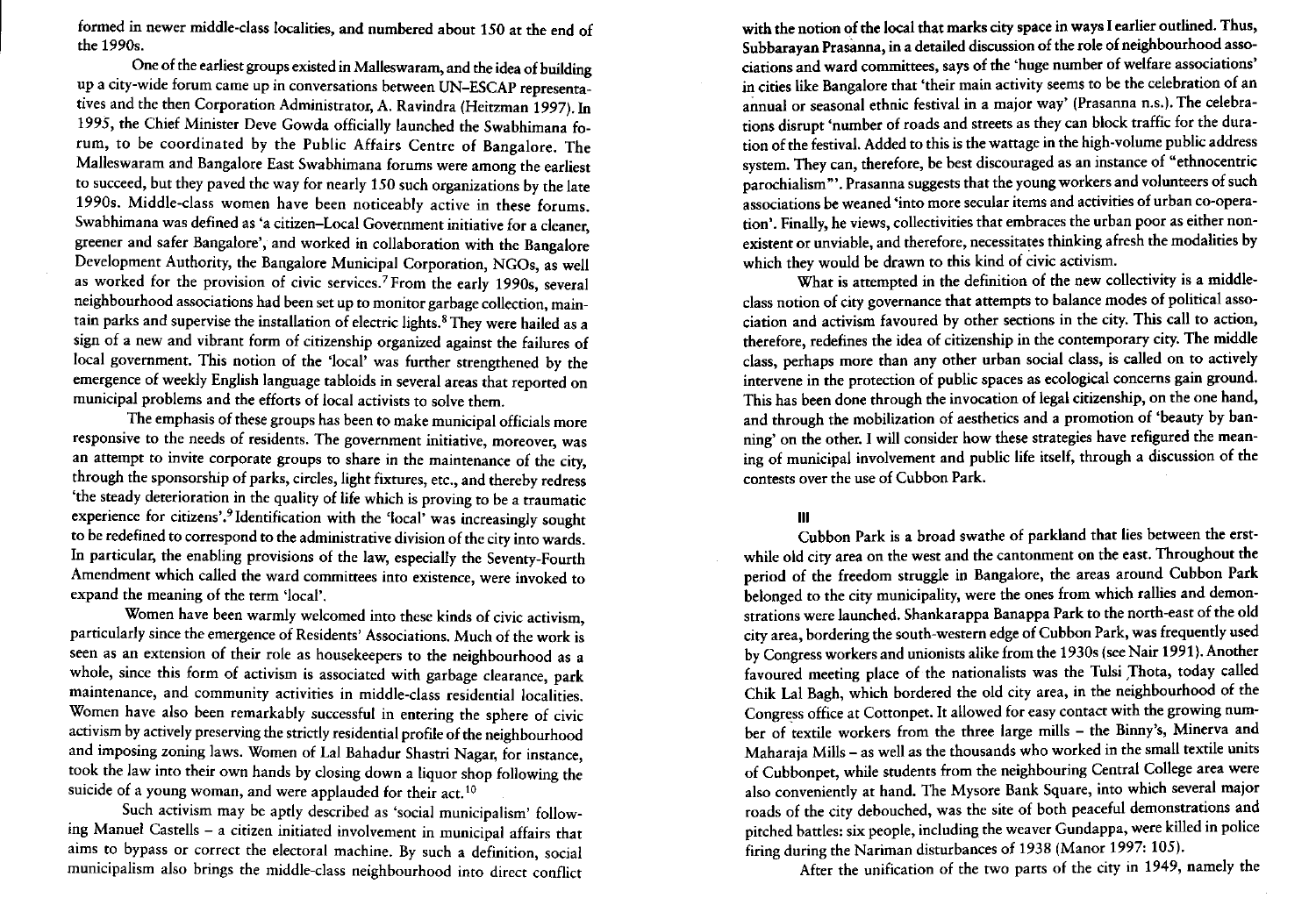western old city area and the cantonment to the east, the Mysore Bank Square became a popular node from which a variety of struggles were launched. In 1956, the newly unified State of Mysore included vastly extended areas, from Hyderabad and Bombay Karnatakas in the north, to Coorg and parts of the Madras Presidency in the south. The establishment of the Ambedkar Veedhi in front of the Vidhana Soudha the very same year, provided a new route through which groups of workers, peasants, students and others coursed, sometimes to squarely confront their elected representatives within the imposing building. Since the late 1960s, discontented groups, whether from within or outside Bangalore, had developed a more direct and entrenched mode of address to the state legislature from a corner of Cubbon Park that faced the main (eastern) entrance of the Vidhana Soudha. Right through the 1960s, 1970s and the early 1980s, many memorable struggles such as the anti-price rise stir,  $^{11}$  the NGOs' strike of  $1965$ ,<sup>12</sup> the struggle against water tax in  $1966$ ,<sup>13</sup> the Public Sector Strike of 1981,<sup>14</sup> the farmer's Jatha (procession) during the farmers' agitations in Nargund-Navalgund,<sup>15</sup> and rallies of the Dalit Sangarsh Samiti, to name a few, converged on this strategic corner opposite the state legislature. Other annual events, such as the May Day rallies of the late 1970s and 1980s, laid claim to the park itself. In 1979, Karnataka dalits urged the Government to rename Ambedkar Veedhi after the great architect of the constitution, B.R. Ambedkar.<sup>16</sup> In addition, the park has remained a popular haunt of unemployed youth, while providing a hospitable resting ground for workers from many government offices and courts bordering the park.

These plebeian rights to the park and its environs have, however, been gradually eroded through the late 1980s and 1990s on a variety of aesthetic and environmental grounds, with the clamour over the environment reaching its peak in the late 1990s. The call for 'beauty by banning' was frequently made after the late 1970s, when the Bangalore Urban Arts Commission was set up. Since at least the early 1980s, there has been a noticeable reluctance to give police permission for meetings in the park. During the memorable public sector strike of 1981, workers' marches were routed from Shivajinagar Stadium to the Silver Jubilee Park, possibly since the stadium made surveillance easier and kept workers away from the more central Vidhana Soudha area.<sup>17</sup> The campaign to 'Bring Back Beauty to Bangalore' made a further assault on those who lacked the power and the resources to resist involuntary dislocation. Those who had toiled to build these central administrative structures were regarded as a blot on the landscape: in the early 1980s, 300 families of construction workers near the Vidhana Soudha were therefore evacuated to Laggere on the western edge of the city.<sup>18</sup>

By far the most forceful plea to make Cubbon Park out of bounds to rallies and demonstrations was made by the committee to beautify Bangalore. Set up in 1993 to formulate 'a time bound plan for restoring the beauty of Bangalore and removing the numerous hazards which are looming large and threatening the deservedly admired ambience of the city', the committee called for the 'banning of public rallies and political or labour demonstrations in public

parks'.<sup>19</sup> An example of the more objectionable uses of the park, in this account, were the gatherings at the corner near the High Court called Gopala Gowda Vritta after the socialist leader of the memorable Kagodu Satyagraha of 1950-51 and later member of the Legislature.<sup>20</sup> The report cited a 1993 rally by farmers who 'ran all over the place and destroyed the greenery within a few hours', as an example of reckless unconcern for the environment, and argued that there would 'be no denial of freedom of expression if such misuse of park areas is prevented' (Nadkarni 1987:23). There were other proposals as well, all of which were intended to curtail or make more manageable the use of the Park. There was a proposal to introduce an entrance fee to discourage vandals (ibid.), $^{21}$  and another to design 'aesthetically pleasing railings and barricades where necessary' (ibid., 34).

By 1995, the High Court admitted a public interest writ petition filed by N.H. Desai against the accumulation of debris from construction in the park, and directed the government to ban rallies. In 1997, regular middle-class users of the park successfully secured a ban on public rallies in the park.<sup>22</sup> Clearly the process of plebeianization that Sudipta Kaviraj outlines for most postcolonial societies has had a different trajectory in places like Bangalore, where changes have neither been unilinear nor uniform. If anything, the success and visibility of the middle class in re-establishing its claims to the park, and the involvement of the corporate sector in sponsoring such efforts, comes at a time when the city government itself increasingly seeks the latter's partnership in running the city. An older social order placed Cubbon Park and its surroundings well within the control of the middle class. Although it was gradually transformed by the everyday occupations of the lower classes, the park has once more reverted to being a place of leisure. The latest stage has been ensured by a mixture of legal controls and physical barriers. Robert Sommer's words are worth recalling in this context: 'the deterioration of dominance relationships within a social system leads to a greater reliance on territorial rights. A society compensates for blurred social distinctions by clear spatial ones -- physical barriers, keep out signs and property restrictions' (cited in Harvey 1972: 23). By 1998, this public utility had been more or less 'privatized' with the installation of chain link fences and large gates which, though 'aesthetically pleasing', kept all, except the jogger and walker,  $\frac{1}{2}$  from the use of the park at certain hours.<sup>23</sup> Not only have rallies been banned, points of access to or entry into the park have been drastically reduced. The circle near the High Court was the location of all major demonstrations throughout the 1970s and 1980s, but the new restrictions on public life seal the place from all but the rush of traffic.

The recurrent emphasis on the environment and the need for its protection in the city is, as Manuel Castells points out, a specific ideological construction that posits human society as eternal and undifferentiated, technological progress as a 'blind and ineluctable force', and Nature as a set of resources existing prior to human intervention (Castells 1977:185). However, recent measures have served restrictive purposes. The gates installed at the entrances to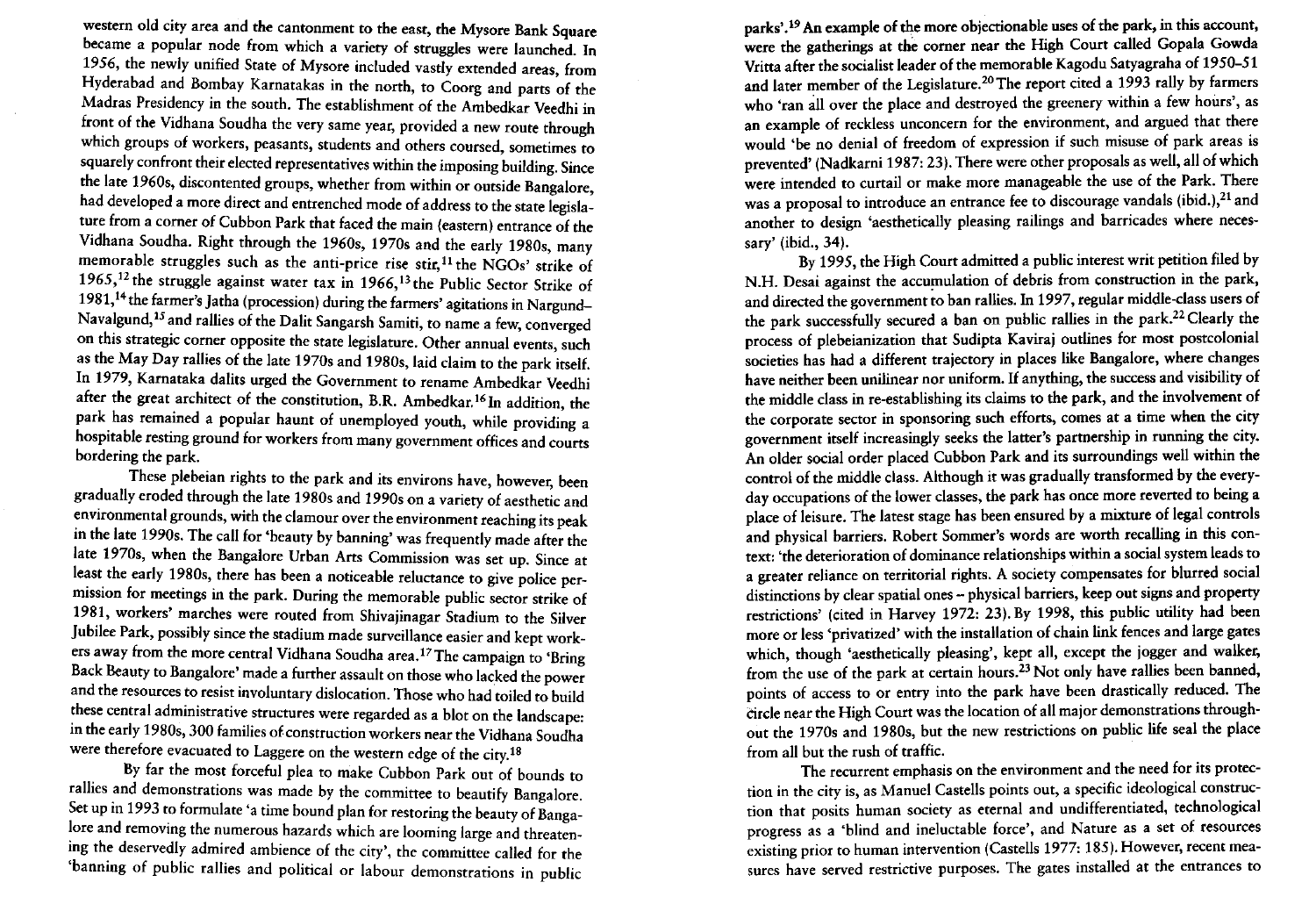Cubbon Park and other legal restrictions speak of the middle-class citizenry's success in preserving this area from the uncertainties of plebeian democracy. The fencing of an area that once was open parkland renders the public space elite, in the way that Holston describes for Brasilia. The opposition between private and public space breaks down when access to the 'public space' is restricted or determined by conditions that bestow 'user rights' on the individual pleasures of joggers, walkers or those on a family picnic. This 'ownership of rights' over a public space replaces all public collective uses with strictly elite ones, and represents a triumph of the discourse of the environment. In such discourse, the environment is defined as a general public good, indiscriminately benefiting rich and poor alike. The legal activism that led to the restricted uses of park space renewed a notion of citizenship that had, for some time, been questioned by those who saw the city as a far more contentious zone, providing opportunities and the hope of new forms *oi* self-definition. The renewal of an older, more restrictive notion of citizenship, moreover, occurs at a time when the state apparatuses themselves seem to favour a more homogeneous planning or legal regime.

The familiar corner (Gopal Gowda Vritta) at which hunger strikes, protests and dharnas were held was sealed off, and protestors were forced to seek other locations, which did not have such direct access to the Legislature. These included areas on the periphery of the park, such as the space opposite the Visvesvaraya statue, the park before the Gandhi statue on Mahatma Gandhi Road, and, more recently, the area around Queen Victoria's statue at the junction of Kasturba Gandhi and Mahatma Gandhi Road. Some officials even encouraged more restrained and dignified forms of protest by responsible citizens. Thus, the Secretary of the Department of Environment in 1997 proposed a Hyde Park, a 'speakers' corner' reserved only for 'green speakers': the idea was warmly received by the Hotel Windsor Manor which agreed to serve tea on such occasions.

Although no such speakers' corner has been established, the agitation to 'serve and protect Cubbon Park' in September and October 1998, was a significant sign of the success with which the changed uses of the park were firmly anchored in the new confidence of the city bourgeoisie. Conducted in full public view in the area just below Queen Victoria's statue, the protest had its back to the apparatuses of the state, thereby preferring to address the media and perhaps a section of the commuters at the fairly major intersection. This restrained and largely silent action by a large number of middle-class protestors was organized in relays and was so highly publicized that most newspapers began a regular column to track its progress for nearly two months. This protest, to which I turn now, signified a new stage in the history of middle-class involvement in urban affairs.

## IV

The proliferation of symbols of linguistic and caste identities in the making, and the symbolic occupation of space by ethnic minorities, call attention to

**the multiple meanings** of **citizenship** in **the** city. **In equal** measure, if one considers **the** universe of symbols, **there** has been a renewed interest and even pride in the Colonial Street and street furniture heritage. The statue of Queen Victoria, periodically the target of anti-imperialist anger, especially in the 1980s as we have seen above, has, in the late 1990s, been protected by the Raheja's, a wellknown Bombay building firm. However, it has also been, at least since 1993, the rallying point of the citizens of Bangalore, a place for the display of anger that is markedly different from the actions of 'political society', with rallies around the statue, organized over the issue *oi* newly fixed boundaries *oi* Cubbon Park in 1998.

On July 30, 1998 the Government of Karnataka specified new boundaries for Cubbon Park, removing about 32 acres from its legal limits that would enable, among other intended uses, 'to legally correct' the status of the land upon which the Annexe to the Legislators' Home was being built since 1996.<sup>24</sup> The Cubbon Park first took shape when Mark Cubbon purchased 91 acres of land in 1836 to build a Residency for himself (the current Raj Bhavan, built in 1849). The sprawling park of 100 acres was laid out before the Residency as a tribute to Cubbon in 1868 by Richard Sankey when the Attara Kacheri was built. The park was expanded in 1910,1917 and 1930, and although many buildings were added to it, it still occupied some 192 acres in 1967.<sup>25</sup> In 1983, several institutional areas, such as the Raj Bhavan, the Vidhana Soudha, the LRDE compound and the Legislators' Home, amounting to 76 acres, were included in the area of the park. It was a denotification of a portion of these newly added areas that led to the public outcry, court case and eventual campaign to protect the park.

For six full weeks in September and October *1998,* the Victoria statue became the rallying point for middle-class citizens seeking to protect the Cubbon Park from the slow process of attrition that had reduced it from its original size.<sup>26</sup> For the first time in the city's history, there were daily gatherings of women, children and men at this important road junction, silently expressing anger over the decision of the state government *to 'denotiiy' parts oi* the Park.<sup>27</sup> In a series of pamphlets, a women's organization called Sanmathi urged the citizens of Bangalore to save Cubbon Park, by sending letters of protest to the government. Soon the campaign snowballed to include a variety of actions that were organized in relays, but centred on the statue of Victoria 'so that', as one pamphlet put it, 'she can be reminded that her prestigious place is under threat<sup>2</sup>.<sup>28</sup> Actions included handholding on the perimeter of the park, *urulu seves,* silent marches, silent demonstrations of women and children with placards in their hands, and so on.

The arguments against the proposed buildings were many and ranged from strictly ecological concerns to concerns about citizenship itself. An interest in protecting the park as an important ecological niche  $^{29}$  followed a census of trees and butterflies that was conducted during the protests.<sup>30</sup> But the dominant mood was that of indignation at the 'unaccountable actions' of politicians and anger at the deteriorating condition of public services in the city.<sup>31</sup> Alleging that the construction of the Legislators' Home was begun when the area was still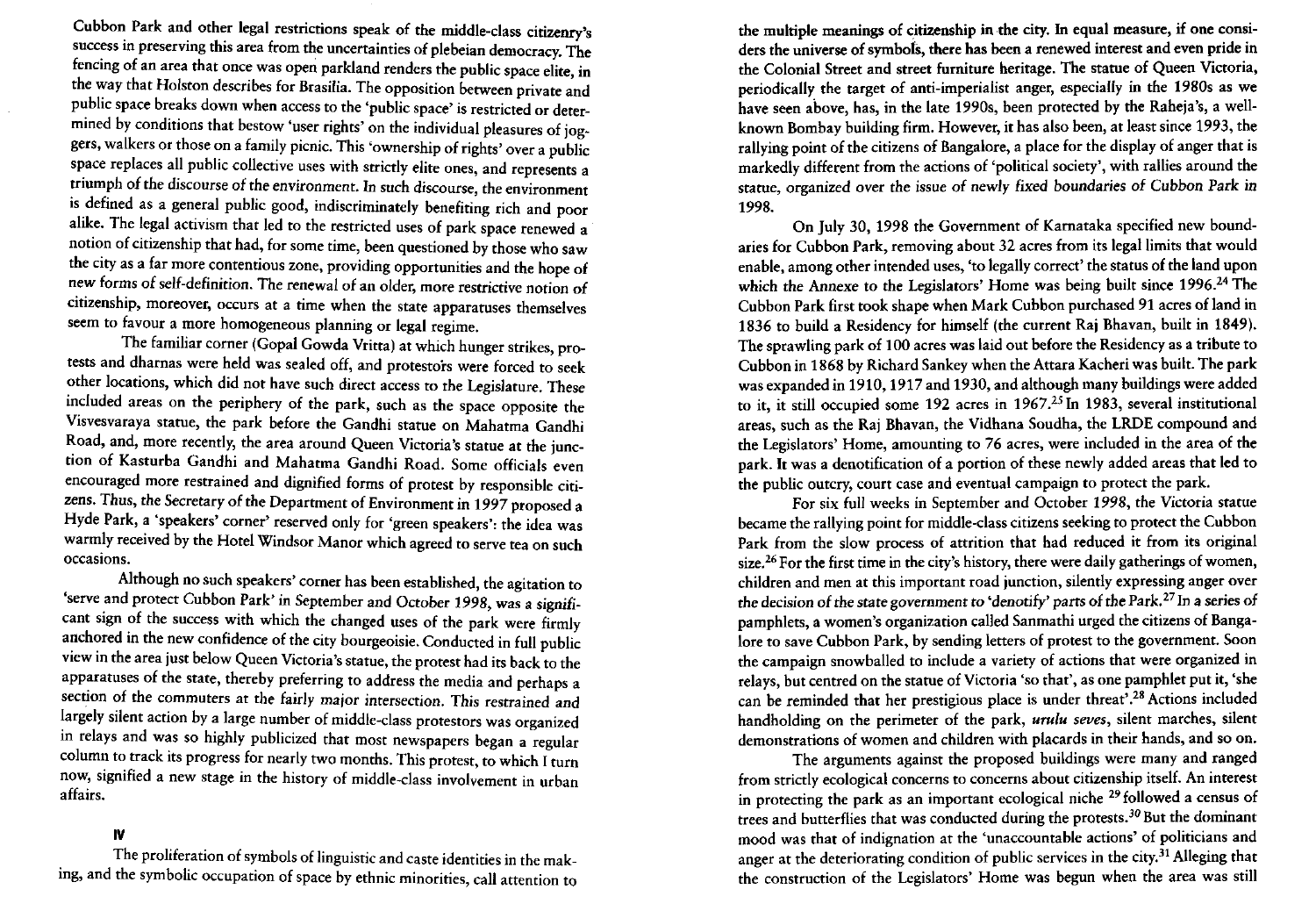legally a part of Cubbon Park, the Save Cubbon Park Campaign announced **that** it represented 'the collective will of the people of Bangalore from every shade of life and section or society', to ensure that the lawmakers would not turn into lawbreakers.<sup>32</sup>

The Cubbon Park protest was widely covered in the press, and there was skilful deployment of a range of local personalities to sustain press attention. Nearly 30,000 women and children signed protest letters. Civic and corporate groups were mobilized for the protest, in addition to writers, artists, animal welfare groups, environment groups and residents' groups. Notably absent from these protests was the BUAC, despite its history of participation in moves to restrict park access. Indeed, the Save Cubbon Park Campaign came at a moment when the plurality of public uses of the park had already been severely restricted, as I have shown above.

The choice of the Victoria statue as the location for a protest to save the park, therefore, sought to empty the site of its historic meanings and deploy it as a sign of an aesthetics under siege. Indeed, the protest itself was aesthetic in its mobilization of the middle class. In addition to the choice of this site, the aesthetics of this mobilization involved vintage car rallies,<sup>33</sup> protests by former beauty queens, actions by artists,<sup>34</sup> and such remarkably arcane groups as the Hash House Harriers.<sup>35</sup> This did not preclude the use of conventional strategies such as appeals to the law,  $36$  the invocation of science, and marshalling of people's support through 'opinion polls' led by the mouthpiece of the new urban elite, the *Times of India.<sup>37</sup>* The groundswell of opinion against the 'venal politician' was deployed not only by the press, but by the judiciary as well, led by the activist judge Michael Saldanha.

The Cubbon Park protests foregrounded the willingness of the older fractions of the city's middle class to confront the ambitions of the politicians, not all of whom were from Bangalore itself, while redefining the strategies of the less privileged groups, against whom the park had already, and more easily, been 'protected'. This protest was framed in terms of general environmental benefits that would accrue to the population at large, and thus an attempt was made to recast a fragile consensus of citizens, whose quality of life was threatened. Here too, the emphasis was not the radical ways in which the market has transfigured the topography of the city; a great deal of anxiety was focused on the image of the city among potential global investors. Hence, one of the slogans on the posters that said 'Don't drive the birds to Hyderabad', drew the attention of the political masters to the flight of capital to more attractive destinations in the south.<sup>38</sup>

Among the more remarkable aspects of the Cubbon Park protests was its large-scale mobilization of women,<sup>39</sup> in striking contrast to the (male) gendered sphere that has long characterized linguistic or caste movements, fan club or trade union activity in the city. Clearly, organizers succeeded in gaining a high degree of visibility for this 'part-time' protest, which easily fitted into otherwise busy official or domestic schedules. The active mobilization of women and children (as well as the handicapped<sup>40</sup>) gave the protest its 'universal' appeal.<sup>41</sup>

The location also ensured that the protest, which was not addressed to the elected representatives sitting in Vidhana Soudha but against them, was more directly addressed to the media. Thus, groups gathered at the site of the statue every morning to register a token protest, while ensuring that they were photographed below the regal statue, now a sign of all that the city stood to lose. In addition, the visually pleasing and dignified protest attracted public and media attention for conforming to rapidly vanishing norms of counterparts of political society. In that sense, the Cubbon Park protests were the most sustained public display of a new kind of civic activism of the 1990s, aimed at preserving an uninhabited space that was increasingly under siege. It was pitted not merely against professional politicians, but against the new, unrecognizable forms that politics itself had taken. It reasserted the value of restraint, while producing a new consensus which had been severely fractured in other spheres of city life.<sup>42</sup>

In its judgement, which considered several pending cases filed on the uses of the park, the court upheld the de-notification of the government as valid, and said that no blanket ban on constructions was possible. Sharing, however, 'the concern of the petitioners for as much open space as possible', it held that no further construction be undertaken without obtaining the clearance of the court.<sup>43</sup> The court, however, remained silent on the petitions of the six hawkers that it had included in its ambit, who had complained of police harassment.<sup>44</sup> The court decision, moreover, came at a time when the state was increasingly defining itself as a service provider, and seeking the assistance of the private sector in limiting its responsibilities to the city.

#### v

Although Bangalore's passage through the historical transformations engendered by informational technologies is as yet hazy, there is at least one semantic shift that denotes the ways in which the notion of citizen has been redefined. The concept of Employees' Stock Options, which has excited the imaginations of those seeking not just jobs but stakes in the IT workplace, has paralleled the emergence of new modes of public participation in city life. Not only are the agencies that provide the infrastructural services to the city now increasingly referred to as 'stakeholders', but citizens' groups themselves have turned into owners of rights.

The term 'stakeholder' has its origins in corporate management, and refers to a managerial practice that identifies 'persons or groups with legitimate interests in procedural and/or substantive aspects of corporate activity' (Donaldson and Preston 1995: 67). The 'stakeholder' concept gained currency in the 1990s when the problems of rapidly urbanizing societies, particularly in the third world, began to engage international agencies interested in the 'management' of cities. A forum like CIVIC, which evolved in the early 1990s, is a response both to the Seventy-Fourth Constitutional Amendment which mandated the gradual devolution of funds to urban local bodies, and to the enormous interest of international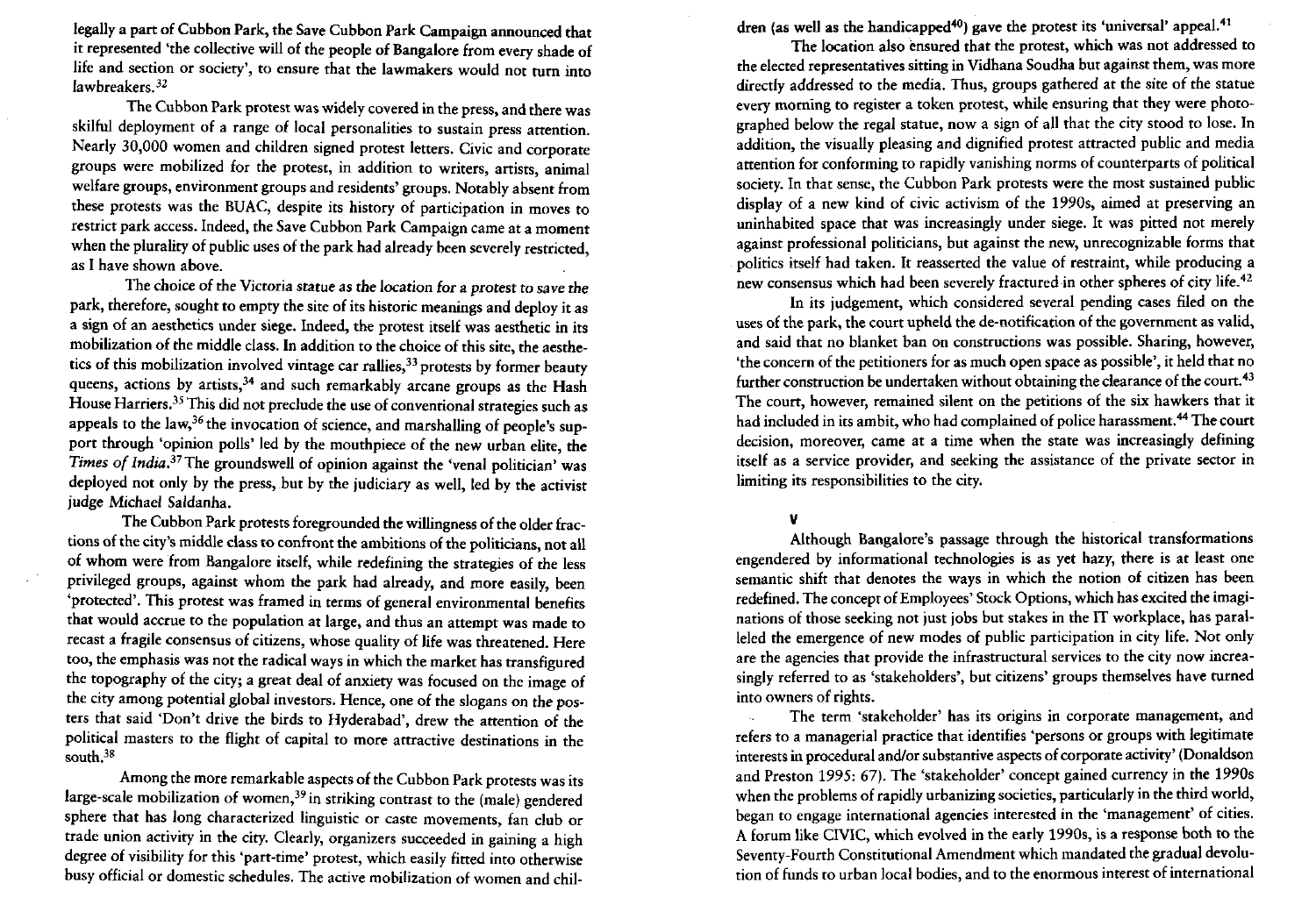agencies such as UN-ESCAP in promoting the ideology of 'good governance' in cities across Asia.<sup>45</sup> As more and more international funding agencies - ADB, ESCAP and the World Bank, to name a few - have turned their attention to cities in general, the cities have acquired the status of organized and well-managed service providers. The mandate of the Public Affairs Centre (PAC), formed in 1994 by Samuel Paul, a former Director of the Indian Institute of Management Ahmedabad, was described by one of its coordinators as posing 'advisory services to bilateral funding agencies'. Thus, PAC has produced a series of wellresearched 'report cards' on services in Bangalore and some other cities, to assess the money and time spent on accessing public services, in order to make the broader argument for a market driven and, therefore, efficient provision of services to the city dweller.<sup>46</sup> Considerable effort also goes into providing information on the assets and records of candidates for local elections.

In Bangalore, the term 'stakeholder', whether taken to mean service providers or residents' associations, has come to replace the notion of the citizen as a rights-bearing individual subject, with one who enjoys an ownership of rights to the city. Central to the use of this concept in the urban context is the notion of partnership, an equalization of abilities and entitlements through which a new kind of civic activism is encouraged. CIVIC, an NGO which was formed in 1992 by a group of concerned citizens who had been regularly meeting to discuss city problems and analyse the Corporation budget, had as its stated intention: 'increasing people's participation in the city and civic affairs'. This came to mark a contrast with civic activism, which was more closely tied to electoral politics: indeed, the NGO eschewed any such association by describing its work as 'apolitical'. It thus distanced itself form the more contentious issues among the urban poor that might have deployed electoral politics to its advantage, and also from modes of civic mobilization in the past that involved mass agitational modes. Vinay Baindur, the coordinator of CIVIC described why stakeholder is the preferred term in the discourse on managing the city:

> The citizen has a very weak definition of responsibility and . . . citizen-led demand . . . which is resulting in responsiveness in urban governments hasn't been enough .. . so the stakeholder is a stronger definition of the word. And it is dependent on more transparency and complete openness and collaborative efforts between the government and the community, as well as to see the role of private sector participation.<sup>47</sup>

To the extent that the 'stakeholder' represents a pre-existing interest group, which is concerned with the city as a space of residence, it is middle class by definition. Other classes are represented by organizations such as 'the trade union, the student union and the slum dwellers' associations'. The 1990s forums and organizations represent efforts at forging new institutional forms, which will replace or at least supplement the overwhelmingly state-run modes of mobilizing and distributing resources.

Circumstances in the 1990s have been vastly transformed due to the

expansion of the city and its economy. The attractions of local body elections are undiminished by the activities of PAC or CIVIC. The reasons are not far to seek: the council has expanded from 63 (up from 50 wards after independence) to 87 (in the early 1980s) and now 100 wards (since 1996), with populations between 35,000 and 50,000 residents. Its budget runs into Rs 938 crores (as per the 2002- 03 figures), and the attractions of large infrastructure projects for the accumulation of both money and prestige are considerable. They cannot easily be replaced by non-elected or parallel supervisory bodies, although the Congress' record of periodically superceding the corporations continues to animate Chief Ministerial pronouncements even today. Nevertheless, the appointment of the BATF by the Krishna government in 1999 was an expression of a hope that the leaders of the new economy would shape the city of the new millennium.

The BATF is a fifteen member, nominated body that consists of professionals from the IT and biotechnology industries, management and financial experts, and architects. It declared its intentions of making Bangalore properly reflect its status as a site of globalized production:

> The (BATF) mandate is basically to upgrade the infrastructure and systems of Bangalore through Private-Public Partnership to enhance the quality of life in the city. The BATF in particular is to recommend specific measures to initiate IT, best practices, innovative management tools, as well as internationalization of norms and tools, and to involve corporate bodies and empower citizens and provide for urban advancement.

At its inaugural summit, the BATF announced the results of its survey of common citizens' problems which would form the basis of its plan of action in the years to come. The poll found that the five most important public concerns were, in that order: the condition of roads, garbage, mosquitoes, pollution and public toilets. Roads, rather than public transport; garbage and pollution, rather than public housing; mosquitoes and public toilets, rather than public health. The second tier of problems included blocked sewage, poor traffic management, alcohol in residential areas, public safety, and finally, bringing up the rear, public transport.

Questionable sampling methods apart, the strongly middle-class profile of the city itself could have accounted for this order of priorities. Other studies of how different sections of the city prioritize their municipal problems, reveal altogether different concerns: concerns about the availability of water, the existence of job opportunities in poor neighbourhoods, and an overwhelming anxiety to claim citizenship and voting rights through getting on to the voters' list.<sup>48</sup> The last was seen in many cases as critical to the survival of poorer groups in the city, since politics is often the only resource in a system which may deny the benefits of policy decisions or legal remedies to the poor.

Only token gestures towards the city's maintenance have thus far been, made towards the publicized 'public-private' partnership. At the high profile BATF seminar in January 2000, several corporate groups made pledges to do the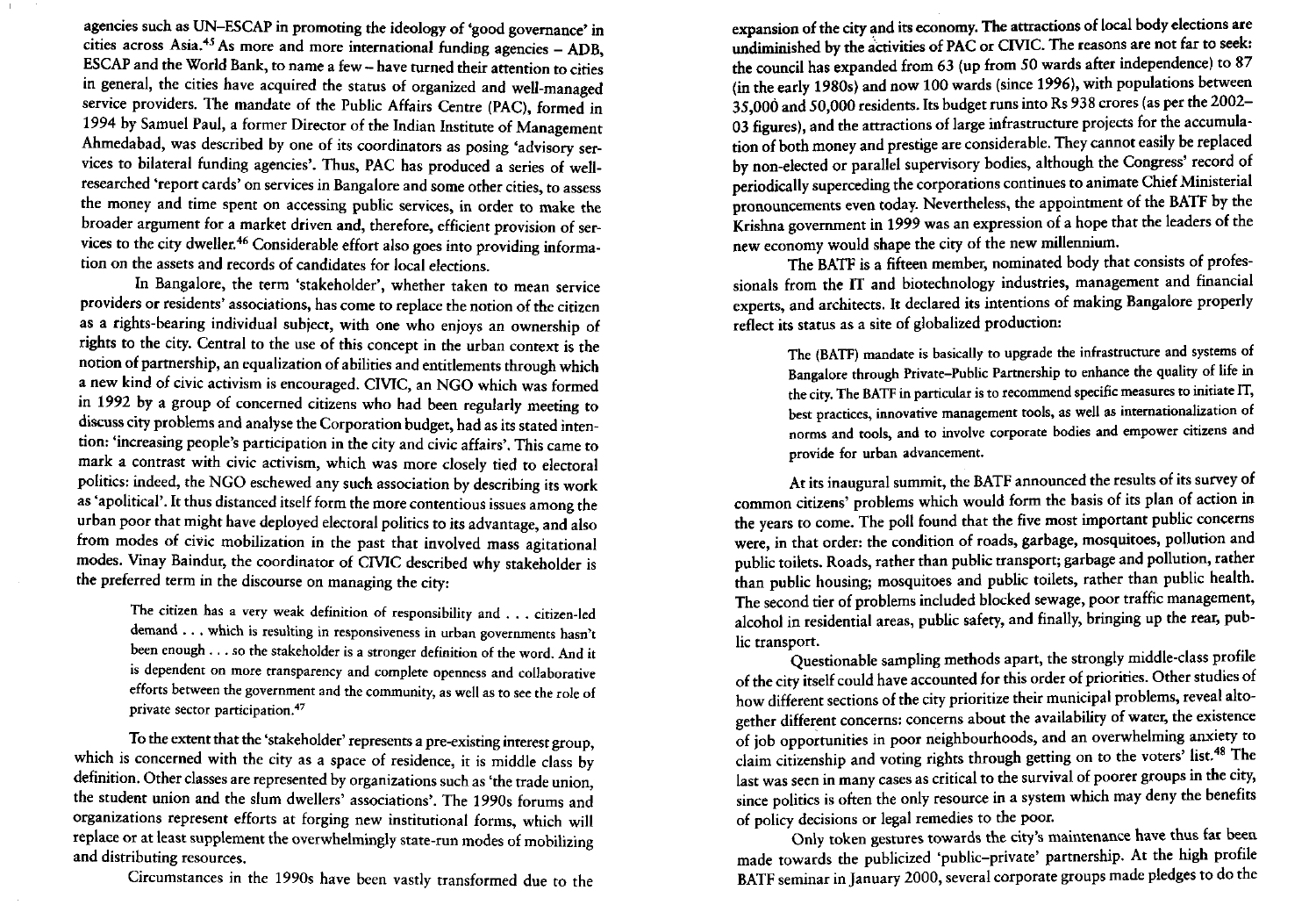following: Volvo agreed to upgrade 2.5 kms of road near Old Madras Road, Biocon and Coca Cola pledged Rs 1 crore each for parks, BPL agreed to beautify Church Street, ABB and the Prestige Group agreed to improve small sections of Tumkur Road and Infantry Road respectively, the Brigade group and Aditi Technologies pledged to improve 2.2 and 0.5 kms of road, the Infosys Foundation agreed to establish 100 sanitation systems, and a private individual, B.V. Jagadeesh donated \$1 million for improving corporation schools.<sup>49</sup> In its sober, end of the year review (February 2001), the report card did not include a stocktaking of these promises.<sup>50</sup> Among the more visible changes to the city have been the new bus shelter designs, the street furniture on prominent roads, and the public pay toilet system. Among the more important changes that were initiated was the Self-Assessment scheme of the BMP.

No summit of the BATF has been held since September 2001, at least on the scale on which it began. In its review of the three-year period that it had been in existence, the BATF makes only general and no specific claims particularly on the publicized commitment of private funds to the city's infrastructure development:

> These funds were indicative and no detailing of project plans was done at that time. The complexities of operationaizing (sic) and converting some of these final commitments into projects and hence translate the monies into actual was not possible due to a variety of reasons. Since the first summit, a number of corporates have continued to come forward either through the BATF or directly with the ULB as the faith quotient has increased and the pilots deliver results.<sup>51</sup>

However, BATF continued in its quest for a consensus on its agenda of reform by citizens' poll on the new initiatives of the three-year period. The response, which has been largely positive, is taken as a sign of the success of BATF's initiatives. The three-year review, however, suggested a reorienting of priorities:

> This is evident from the fact that there is a shift in priorities for the citizen where cleanliness and roads were a major issue three years ago, the citizen now wants the government to tackle issues like mosquitoes, stray dogs as well as more esoteric issues such as corruption and ease of transacting with the government.

The mandate of the BATF, however, reveals that the Government did not stop at envisaging a body that would improve the quality of life in the city, through a deepening of the Public-Private Partnership. It also entrusted the BATF with 'institutionalizing upgraded service delivery mechanisms by amending the legal framework'. In other words, BATF was not merely a parastatal agency to which each of the stakeholders would report their progress, but one which would duplicate, or at least shape, legislative functions of the government. Thus, the BATF claims that one of the lessons it learned was the importance of consensus on its initiatives: it is 'important to seek a balance between the Political system

and the Executive.lt is essential that the system effectively be in one voice for any legal amendments necessary.' It was necessary, moreover, to encourage the state agencies to 'view (the) citizen as "customer"'.

The notion of the citizen as customer, as I have already shown, has echoed in the conceptual foundations of many civic initiatives. Implicit in such a vision of urban citizen is the question of ownership of rights to the city. In 2002, a programme called Janaagraha was launched by BATF member Ramesh Ramanathan. It was essentially an invitation to residents' groups, numbering about 150 in the city, to participate in governance through ownership: 'We the people will take ownership and get to participate in governance.' The programme, tried for the first time in early 2002, was intended to prioritize local area needs, and prepare budgets on the basis of ward allocations which would persuade corporators to 'include some of the real needs of the people'.

The operational effects of this scheme are yet to be known, but the general effort of the BATF has been to forge a new relationship between private and public, between residents' associations and elected representatives in the management of the city. It is an expression of an unprecedented will to power, from the captains of the new economy. These efforts have been aided by the emergence of forums such as PAC and CIVIC, which share a concern for the management of the city. Combined with legal activism of the 1990s which literally dragged a reluctant city into a metropolitan existence, placed controls on agitational modes of seeking redress, and recast the meaning of urban citizen, these new institutional structures represent a step towards asserting a place for the middle-class resident in government discourse. Urban renewal is thus understood in terms of highly visible infrastructure projects and flyovers, and the ease with which industries in the new economy are able to take root. The overwhelming emphasis in the last decade, and of the BATF itself, is the city as a space of flows, of uninterrupted traffic and information channels, of continuous power and water supply, and of an untroubled market in commercial and residential properties. A great deal of attention, as we have seen, has been on the city's infrastructure, and on the tedium of dealing with state agencies.

It is perhaps a sign of the BATF's current inability to cope with the baffling complexities of the city that its news website has not been updated since 2001, and its meetings are less publicized affairs. One of the most visible examples of the paradoxes of a city striving to attain the status of an informational city is the prolonged disruption, delay and secrecy that accompanies the laying of underground optical fibre cables. When complete, the service will be unaffordable to most residents in the city. Announced with great fanfare in 2000, there was only brief and embarrassed mention of its incomplete state in the subdued BATF review of February 2001.

This is an important visual reminder of the conditions under which the city strives to take advantage of informational technologies. The fact that an estimated 20 per cent of its population resides in slums, that close to 70 per cent of its employment is in the unorganized sector, and that 60 per cent of its population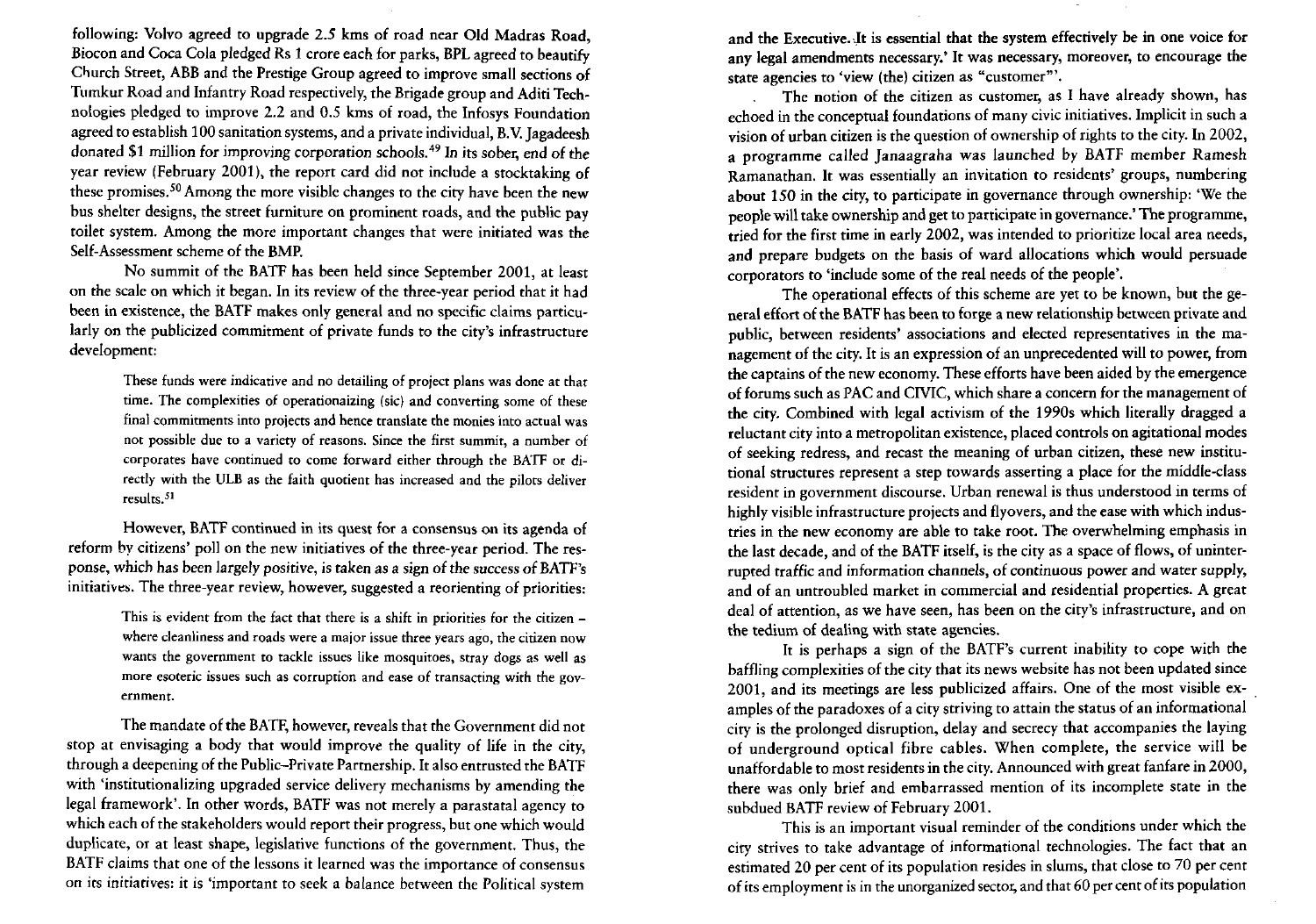is ill-served by a public transport network, challenge any proud claim that Bangalore is well on the way to becoming a network society. The new economies have to contend not only with fragments of traditions and formative culture of the past, but with new definitions and styles of democracy from below that may reject the fragile 'consensus' on the image of the city.

Nevertheless, BATF's efforts, however limited and piecemeal, are symptoms of the distinctive aspirations of the new economy. Never before in the city's recent history, and indeed modern Indian history, has the capitalist class achieved such hegemony in the shaping of the urban form, as the leaders of industry attempt to control and manage systems that embrace the entire city, and in technocratic ways that bypass political systems already in place. Certainly neither the public sector at its height in the 1970s, nor the more conventional private sector industries have shared the totalizing ambitions of the knowledge economy. In part, the desire to exercise control over the city must be seen as compulsions produced by the industry itself. In none of the previous phases of economic development has a single industry aspired to recast the image of the city as a whole, and redefine it as a 'space of flows'. The emerging hegemony has gained high visibility in a range of fields, that extend well beyond the boundaries of the purely economic, *to* build up a persuasive ideology of success. Consensus-building through interventions in education (as the WIPRO foundation has done), in public health services (as in the setting up of pay-and-use toilets), budget-framing and analyses, as well as participation in the wider cultural and academic worlds, seem to succeed in promoting an ideology of success, and of a movement towards a more efficient urban order.

It would be tempting, but an unduly narrow reading of current events, to see the new mechanisms that have been brought into being, as translating into direct benefits for the IT sector alone. The title *of a* brief diary in the *Outlook* magazine in November 2001 proposed such a reading when it asked: 'Does Infy rule Bangalore?' It produced a skein of relationships around the central figure of the Chief Minister S.M. Krishna. Certainly, the number of corporate icons - Nandan Nilekani, Kiran Mazumdar Shaw and Narayana Murthy - who have been drawn into cooperating with emerging bureaucratic icons - K. Jairaj, Vivek Kulkarni or Jayakar Jerome - reveals a tight network of people working to overcome political and legal hurdles that block the vision of a bright new metropolis. The committee for the new international airport, which has run into rough weather, is headed by Narayana Murthy and includes IAS officer K. Jairaj. The BATF is headed by Nilekani in collaboration with stakeholders such as BDA, of which Jerome is the Commissioner. Kiran Mazumdar Shaw along with the state's IT secretary Vivek Kulkarni, heads Karnataka's ambitious Biotech task force. Others have been quick to note the personal gains that have been made by members of the BATF, such as architect member Naresh Venkatram bagging two public building contracts in the city (the renovation of the Modern Art Gallery and the design of the Biotech Park) virtually bypassing open competition. This is taken as a sign that BATF merely represents old wine in new

bottles, one that furthers its interests by avoiding the challenges of electoral politics. Such overwhelming evidence of the material underpinnings of links between the government and the new economy notwithstanding, the new institutional mechanisms are still in flux, and as the pitched opposition *to the location* of the new Biotech Park in the UAS campus has demonstrated, they will have to contend with other interests and the elected representatives in the city.

Bangalore's transition to metropolitan status has clearly paralleled a shift in the character of the state. The developmentalist phase of the state was evident in the preponderance of the public sector, controls on consumption, and the redistributive mechanisms that it instituted.<sup>52</sup> Institutional arrangements in these enclaves as well as in civil society, I have shown, reflected optimism about fashioning a public that could function as a responsible citizenry. Yet, if the middle-class locality once wore the proud badge of the public sector company (e.g., HAL Second Stage), today the dream of dollars lends its name to entire colonies (e.g., Dollars Colony). The interim period has been characterized not only by the growing preponderance of the market, and a decline in the largely pedagogic role of civil-social institutions, but equally has seen the rise of social movements which imagine democracy quite differently. If there once were areas of the city where Kannada was rarely heard, (e.g., Fraser Town), as the city is reterritorialized today, a more assertive voice of the region is heard, not through a return to the name of an older settlement that was displaced as the city grew, (i.e., Papareddipalya) but through producing a new linguistic cosmos of names drawn from history, (i.e., Pulakesinagar).

In its new metropolitan phase, therefore, the city has become the ground on which broadly two contending forces stake their claim: on the one hand *are* the newly renovated citizens, who are amply aided by a technocratic vision of change offered by the leaders of the new economy. On the other hand are those for whom democracy has come to have a different meaning in the urban setting. There may perhaps be no decisive victory for either of these forces in the short run, given the heterogeneous composition of power in the city, although the well planned, legally unambiguous city will gain visibility in the decades to come.

#### **Notes**

- <sup>1</sup> I am not entering here into the definitions and size of the middle class which, as Satish Deshpande has recently pointed, could yield very different proportions and characteristics, depending on the measures used. For the most part in this discussion, the middle class refers to the managerial/professional elite, a large proportion of whom are homeowners, leaving aside for convenience, the globalized middle class on one end of the spectrum, and the blue-collar worker, who is middle class in consumption styles and in homeownership.
- 2  *Janaagraha: Team up for a Better Bangalore,* Pamphlet.
- <sup>3</sup> On the question of 'right' as a claim upon, rather than as a possession held against, the world, see Holston and Appadurai *(1996: 197). On* the ways in which illegalities are the mark of third world cities, see Fernandes and Varley (1998).
- 4 The BEEU pamphlet however suggests that there were 80 area committees, *History of the Bharat Electronics Employee's Union:* 40-41.
- 5  *History of the Bharat Electronics Employee's Union:* 40-41.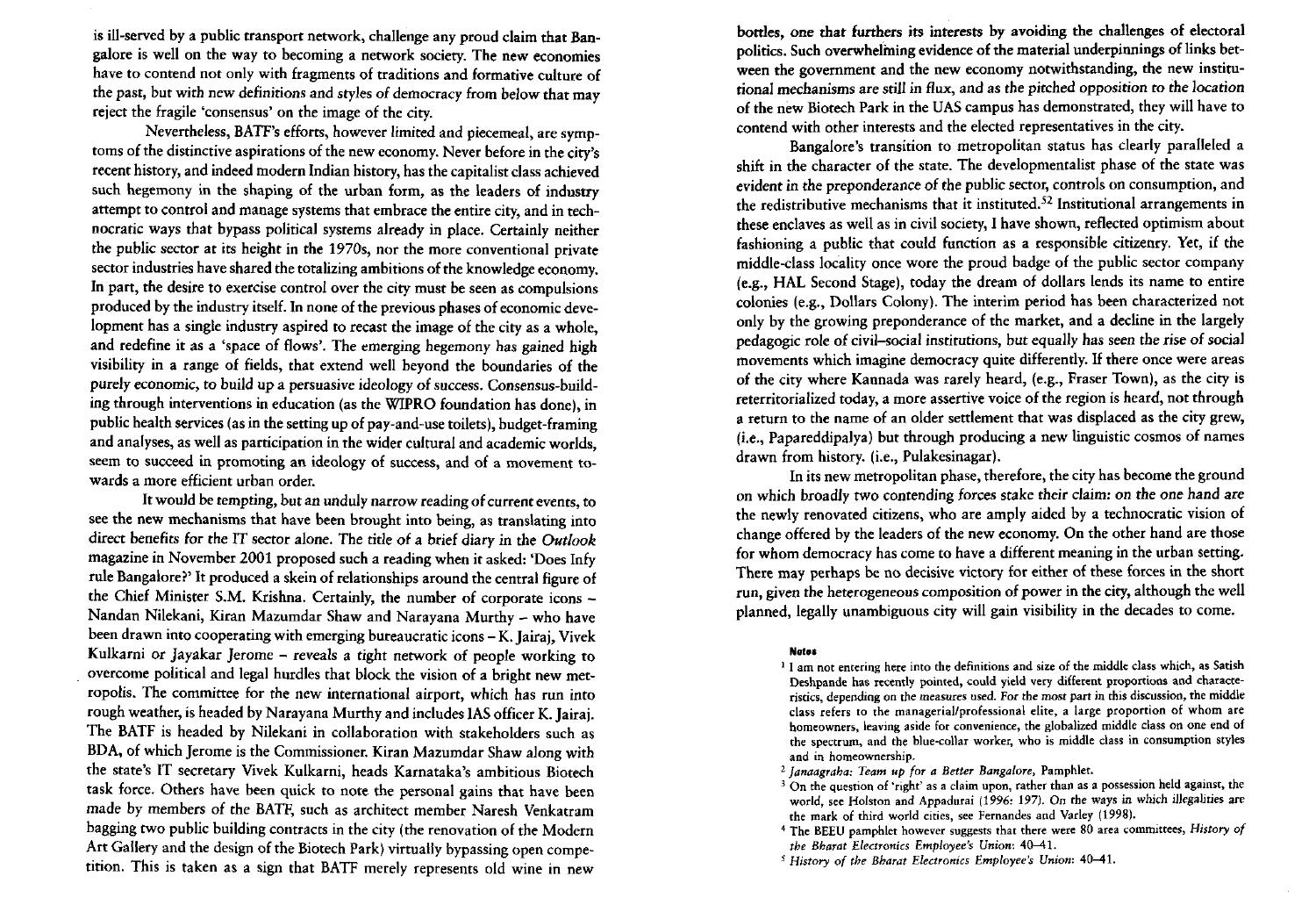- 6  **The paragraph that** follows is based on Nair (1999).
- 7  *Swabhimana* pamphlet.
- 8 The Beautify Lavelle Road Association was among the earliest to respond to **the** call: *Times of India,* 3 December 1997. Other Associations in the ISRO Layout, **HAL** Third Stage and Hanumanthanagar followed suit. *Times of India,* September 9, 1996; *Deccan Herald,* 21 November 1997.
- 9  *Swabhimana Initiative and Karnataka Urban Infrastructure Development and Finance Corporation,* 3 November 1998.
- 10 'Lai Bahadur Shastrinagarada Bahadur Kelasa', *Slum Suddhi,* September-November 1997.
- 11 At its height in 1973, the anti-price rise stir drew 1 lakh strong workers on to the streets, converging on Vidhana Soudha, 'Violence mars march on Vidhana Soudha', *Deccan Herald,* 24 June 1973.
- 12 The Non-Gazetted Officers' Forum of Karnataka was energized in the early 1960s into seeking higher wages by Mary Devasia, a leader who introduced the tactics of mass action into an otherwise sedate organization. *Deccan Herald,* 27 February 1965; 7 May 1965; 12 April 1966.
- 13 In 1966, the abolition of the free water allowance to Bangalore citizens led to a spirited protest led by former Mayor K.M. Naganna, turning the lawns of Vidhana Soudha into a vast 'fasting ground': *Deccan Herald,* 2 February 1966; 21 February 1966; 22 March 1966. The allowance was restored, although taxes and cesses were proportionately raised.
- 14 For 78 days in 1981, Bangalore's public sector workers numbering 80,000 went on strike, demanding uniform wage structures in all units.
- <sup>15</sup> A militant farmers' movement in north Karnataka began demanding a series of concessions from the government in the late 1970s. Farmers' rallies were organized in the state capital in December 1980 and early 1981. The most memorable was a jatha or long march organized by the Progressive Democratic Front, which began from Nargund/Navalgund, a distance of 550 kms from Bangalore. The jatha reached on 4 February 1981, and mingled with thousands of industrial workers then on strike. *Deccan Herald,* 5 February 1981.
- 16  *Deccan Herald,* May 3, 1979. Narayani Gupta has made the useful observation that the naming of streets and areas in memory of administrators or political and military elites has its origins in the colonial period; pre-colonial cities named areas after communities residing in the area, or for the economic and social uses of the space. Gupta (1993).
- <sup>17</sup> Deccan Herald, January 10, 1981. Babu Mathew, a former trade union activist associated with the All India Trade Union Congress, affiliated to the Communist Party of India, suggests that 1981 may well have been the crucial turning point in the history of political uses of the park. He said that trade unions who formed the Joint Action Front agreed that it was strategically and symbolically vital to maintain a foothold in that space, although the police constantly limited their mobility and attempted their eviction. Interview with Babu Mathew, 8 October 1999.
- 18  *Deccan Herald,* 2 May 1981.
- 19 RHPC (1994: 25), refer Table 1 of Chapter 3.
- <sup>20</sup> In 1950, the tenants of Kagodu Village in Shimoga district protested against, among other things, the unjust size of the measure used by landlords in calculating rent paid in kind. This movement of peasants (who were largely lower-caste *deewar* tenants) was supported by the Socialist Party led by Gopala Gowda, state secretary of the party. The movement was brutally suppressed by the forces of the Congress-led state government, though it did put an end to the unjust extraction of free labour by landlords. See Nadkarni (1987: 19-22).
- <sup>21</sup> This demand was made into an order by the activist High Court Judge M.F. Saldanha in 1998, but was swiftly grounded by a stay order.
- <sup>22</sup> The Police Commissioner, L. Revanasiddaiah disallowed rallies in Cubbon Park in 1997, *Times of India,* 3 May 1997; this action was hailed as timely in the English press, *Deccan Herald,* 5 May 1997.
- 23  *Times of India* **July 28 , 1999 . The** *Kannada Prabha* **questioned the propriety** of **spending Rs 12 lakhs on the construction of the gates. 'Cubbon Park Rakshanege** 12 laksha veccha madi getu haaka beke?', 5 May 1999.
- <sup>24</sup> WP No. 32232/98 (RES PIL GM): In this petition, the Environment Support Group sought to be included as an impleading applicant in the case in which G.K. Govinda<br>Rao and others were petitioners.
- Rao and others were petitioners.<br><sup>25</sup> Objections filed by the respondent, Government of Karnataka, *WP No. 32232/98*
- *(RES PIL GM).* 26
- *Deccan Herald,* 6 September 1998; *Times of India, 7* September 1998. 27 'Prominent Citizen's protest denotification,' *Deccan Herald,* 28 October 1998; Edito-
- rial Reverse the Decision', 13 October 1998.
- wheel to save Cubbon Park Once and Forever' on 14 November 1998.<br><sup>29</sup> 'Spectacled Cobra, Blue Rock Pigeon are our neighbhours', *The Hindu*, 17 October
- <sup>30</sup> '65 Species of Trees Identified during census'. Deccan Herald, 13 October 1998; 'Counting Trees to Protect Them', The Hindu, 26 October 1998.
- <sup>31</sup> 'Pushed to the wall, citizens will now take to the streets', Times of India, 10 October 'Pushed to the wall, citizens will now take to the streets', *Times of India,* 10 October
- <sup>32</sup> Save Cubbon Park Campaign, 23 October 1998.
- <sup>33</sup> 'Old is Gold, Keep It', D*eccan Herald*, 22 Octob
- <sup>34</sup> 'Cubbon Park Kabalikke Yathra: Samskruthika Kshetr Kannada Prabha, 28 October 1998.
- <sup>35</sup> 'Hash Run for Cubbon Park', *Indian Express*, 1 November 1998.
- <sup>36</sup> 'How Can Rules Bend for Convenience?' Times of India, 26 May
- <sup>37</sup> 'Majority of Citizens vote for Lung space,' *Times of India*, 31 October
- <sup>38</sup> Deccan Herald, (Photograph), 16 October 1998.
- <sup>39</sup> 'Women protest against GO', Deccan Herald, 11
- <sup>40</sup> Times of India, 23 October 1998.
- <sup>40</sup> Times of India, 23 October 1998.<br><sup>41</sup> 'Cubbon Park Uluvige Urulu Seve', *Kannada Prabha*, 16 Octob
- <sup>42</sup> New curbs on traffic in the park are being implemented on the orders of judge M.F. Saldanha, though the consensus regarding such measures is already evaporating, 'Cubbon Park Rakshanege 12 Laksha Veccha Madi Getu Hakabeke?' Kannada<br>Prabha, 5 May 1999. rating, 'Cubbo n Park Rakshanege 12 Laksha Veccha Mad i Getu Hakabeke? ' *Kannada*
- Judgement on *WPs 322*
- <sup>44</sup> The most recent plans to expand the Karnataka Lawn Tennis Associat within the park, which has graver implications for encroachment on park property, has not provoked the same outrage on the part of citizens who protested the Legislators' Home. The patrons of this project include the Chief Minister, S.M. Krishna, as well as many other corporate icons such as Kiran Mazumdar Shaw who were part of the Save Cubbon Park Campaign. Information from Leo Saldanha; see also KSLTA pamphlet, 'Be a part of the game, be a part of an exclusive club'.
- <sup>45</sup> See Heitzman (1997: 5). Interview with Vinay Baindur, 29 September 1999.
- <sup>46</sup> For instance, Paul (1995) uses data from a sampling of citizens in three cities, lore, Pune and Ahmedabad. Paul argues that citizens were already incurring 'unproductive investments' to compensate for the 'uncertainty and unreliability of the services provided'. Such infructuous investments totalled Rs 1000 crores, demonstrating the ability and willingness of the middle class to pay for more efficient services. Similar Report Cards were produced for Madras and Calcutta.
- <sup>47</sup> Interview with Vinay Baindur, 29 September 1999.
- <sup>48</sup> The UNIFEM study on Gender and Urban Governance 100 people each from eight selected wards. This is a preliminary and very superficial summary of the data which is yet to be processed.
- <sup>49</sup> Deccan Herald, 25 January 2000.
- <sup>50</sup> 'While the maiden Bangalore Su summit concentrated on reality', said the Times of India, 'BATF: A small steady step for city' 25 February 2001; 'CM snubs politicians for opposing BATF' Deccan Herald, 25 February 2001.